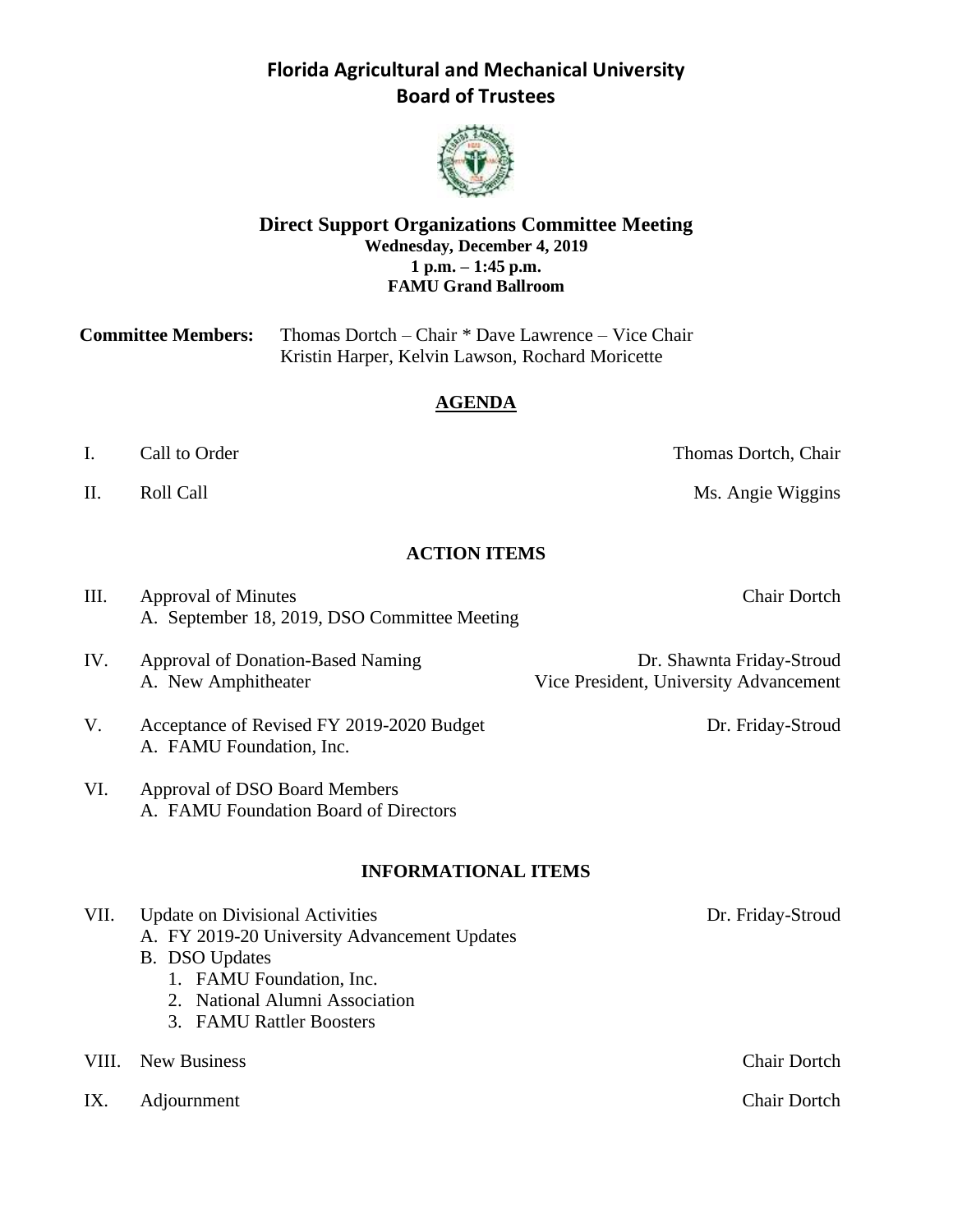

# **ACTION ITEM**

#### **Direct Support Organizations Committee Wednesday, December 4, 2019 Agenda Item: III.**

| <b>Item Origination and Authorization</b> |            |              |                                       |
|-------------------------------------------|------------|--------------|---------------------------------------|
|                                           | Policy     | Award of Bid | Budget Amendment____ Change Order____ |
|                                           | Resolution | Contract     | Other<br>Grant                        |
|                                           |            |              |                                       |
| <b>Action of Board</b>                    |            |              |                                       |

| Approved | Approved w/ Conditions | Disapproved | ∩ontinued | Withdrawn |
|----------|------------------------|-------------|-----------|-----------|

# **Subject: Approval of DSO Committee Meeting Minutes (September 18, 2019) Rationale:** In accordance with the Florida Statutes, a governmental body shall prepare and keep minutes or make a tape recording of each open meeting of the body. Attachment: September 18, 2019, DSO Committee Meeting Minutes.

**Recommendation:** Approve the minutes of the September 18, 2019, DSO Committee Meeting.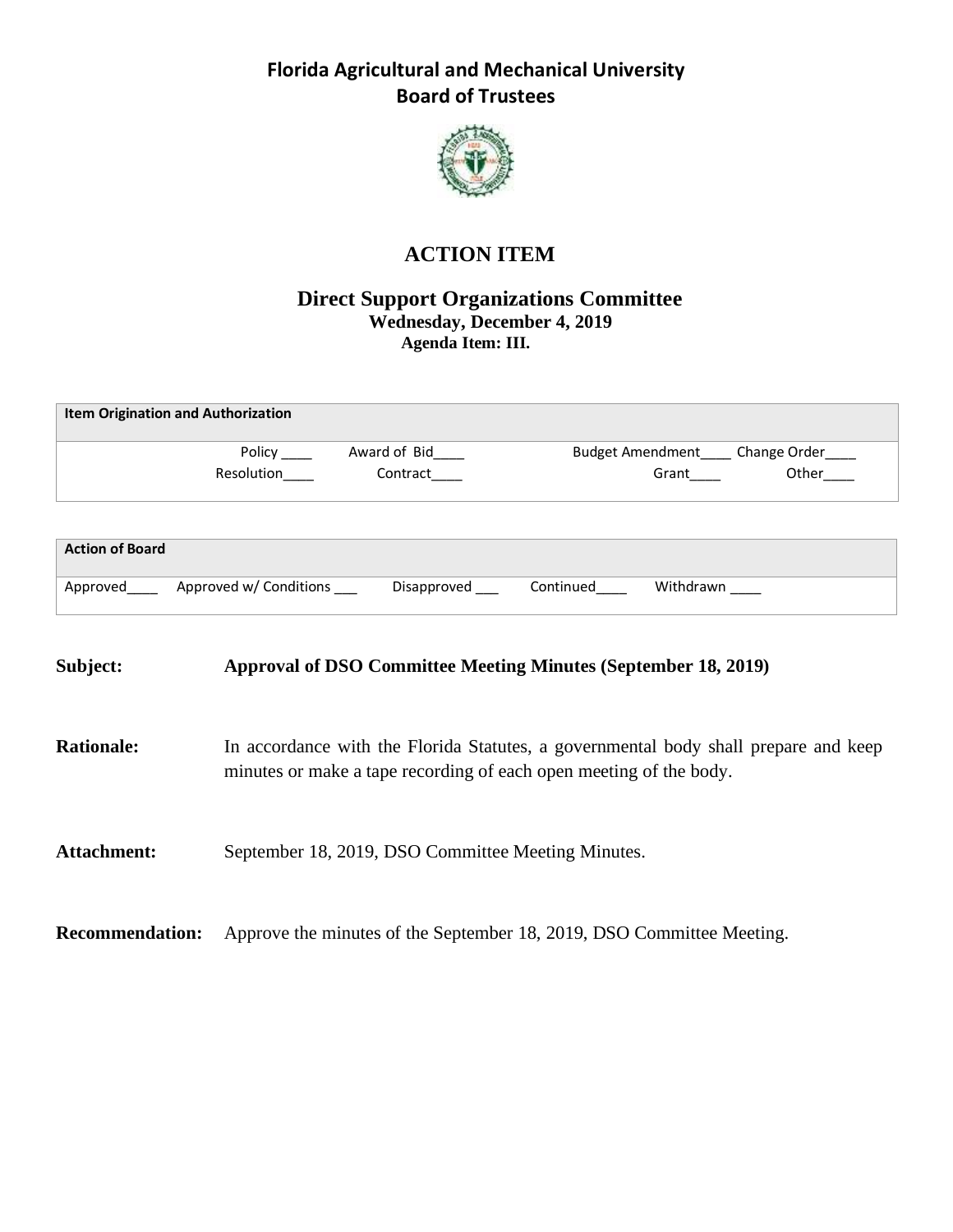

Direct Support Organizations (DSO) Committee Meeting Minutes Wednesday, September 18, 2019

# **Trustee Thomas Dortch, Chair**

The meeting was called to order at 2:40PM by Committee Chair Thomas Dortch. Ms. Angie Wiggins called the roll, and the following Committee members participated: Trustees Ann Marie Cavazos, Dave Lawrence, Kelvin Lawson, and Rochard Moricette.

• **Approval of June 5, 2019, and August 16, 2019, DSO Committee Meeting Minutes** Trustee Lawson motioned for approval; seconded by Trustee Moricette. The motion passed by a unanimous vote.

#### • **Review of Naming Opportunities Policy**

A synopsis of the stipulations of the Naming Opportunities Policy was presented. The policy outlines the process for the way that facilities on campus can be named, as well as the removal, revocation, or renaming process. Several naming recommendations have been received by the University; some already have facilities named after them. This Policy offers the opportunity to honor alumni who have made a difference.

#### • **Updates on Divisional Activities**

#### **Fundraising Updates:**

Dr. Shawnta Friday-Stroud presented a fundraising snapshot of where the University was year ending FY 2018-2019, and current year fundraising.

- o Total giving as of June 30, 2019, was just over \$11.6M.
	- ➢ \$4.6M in new cash gifts; \$5.4M in pledge collections; \$1.6M in pledges; and, a 329% pledge fulfillment rate (collected on the \$5M pledge).
- o Current year fundraising.
	- ➢ Total giving as of September 17, 2019, is at \$1.3M; new cash gifts total \$852,000; \$240,000 in new pledges; and, \$246,000 in pledge collections.

#### **DSO Updates:**

#### **FAMU Foundation, Inc.**

- o The Fall 2019 Board Retreat and Meeting will be held on November 20-23, in Orlando, FL.
- o The Investment Portfolio balance at July 31, 2019, is at \$124.67M.
- $\circ$  The Endowment value at July 31<sup>st</sup> is at \$94M.

There was discussion concerning the investment portfolio and adherence to a five percent spend requirement. The Committee received assurance that the Foundation Board operates in accordance with the FAMU Board of Trustees' DSO Policy, and has an investment committee and investment manager, Commonfund, who are accountable for adhering to all requirements. In addition, the FAMU Board of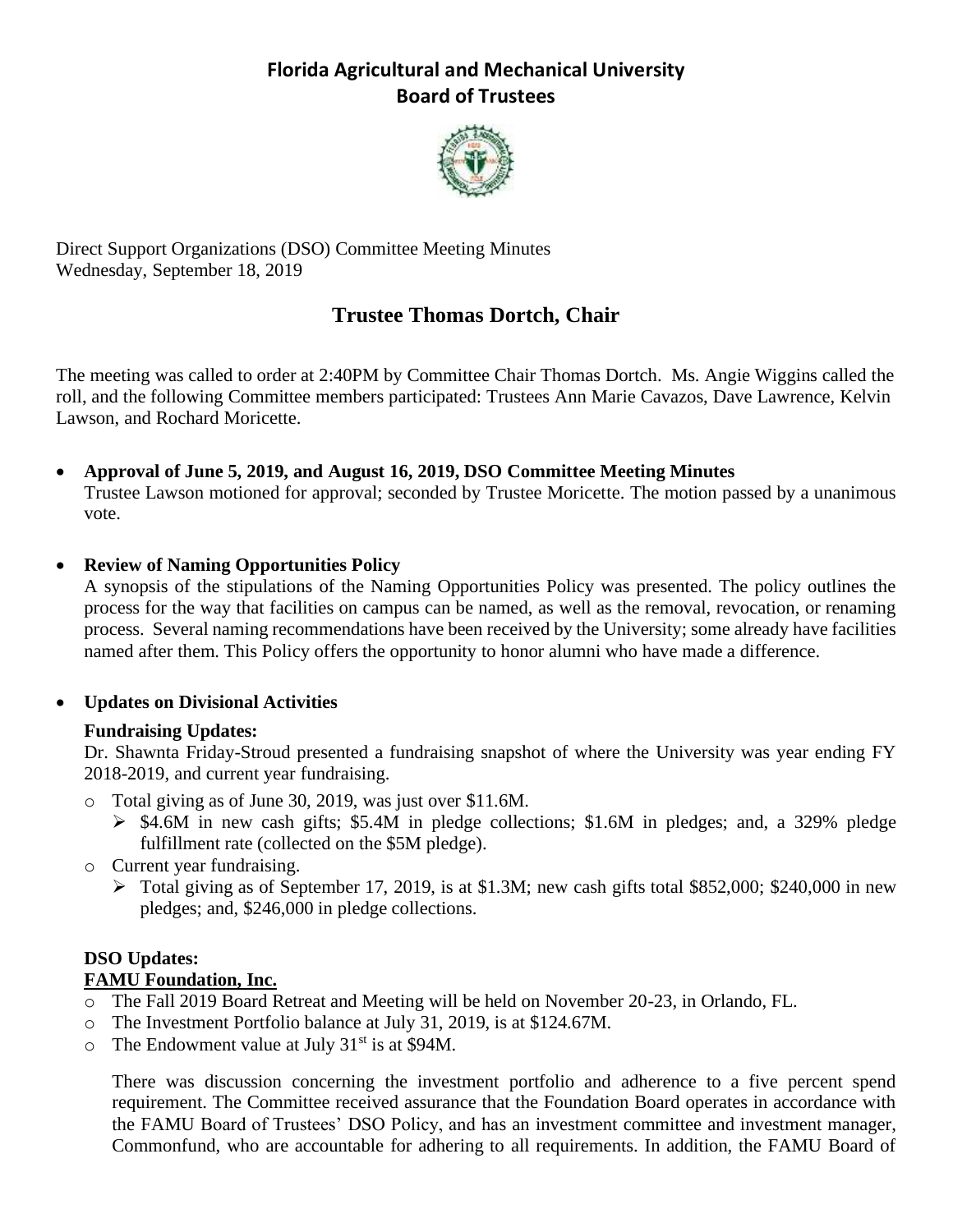

Trustees have oversight over the FAMU Foundation, approve members to its Board, assigns a FAMU BOT member to its Board, and accepts its operating budget.

#### **FAMU National Alumni Association (NAA)**

- o Willienium Tours featuring Coach Willie Simmons.
	- ➢ Launched in June by Rattler Congressmen Al Lawson, Jr.; Alcee Hastings; David Scott; and, other FAMU alumni in Washington, DC.
	- ➢ Col. Gregory Clark led additional stops in Chicago (hosted by Cheryl Harris Booker, and five Rattler Alumni Entrepreneurs); Houston, TX (hosted by FAMU Foundation Directors Thomas Jones & John Green, and other Rattlers in Houston); and, Dallas, TX (hosted by Rattlers in the Dallas area).
	- ➢ More than \$63,000 in cash and pledges helped FAMU Athletics purchase new uniforms, etc.

#### **Florida A&M University Rattler Boosters, Inc.**

- $\circ$  Sponsored the FAMU Kickoff Luncheon for Athletics on August 17<sup>th</sup>.
	- ➢ Over 800 in attendance; donated \$30,000 to the Athletics Department.
- o Nearly 300 annual dues paying members.
	- ➢ Includes 114 fully paid Life Members, and 17 Subscribing Life Members.
- o The endowment is nearing \$79,000 towards the \$100,000 goal.
- o Annual Fundraising Initiative is for facility enhancements, scholarships, and a nutritional program.
- $\circ$  Sponsored the Radio Broadcast of the FAMU vs. UCF Football game on August 29<sup>th</sup> in Orlando, FL. There are ongoing negotiations for the remaining 10 games and the FAMU Football Coach's television show.

Board Chairman Lawson thanked the FAMU Ratter Boosters, the FAMU NAA, Quarterback Club, and National Ratter F Club and requested that Dr. Shawnta Friday-Stroud relay the Board's appreciation for what they have done for the University. President Larry Robinson advised that they were invited to the President's Box as a thank you for their efforts.

There being no further business, the meeting adjourned at 3PM. Thomas Dortch, Committee Chair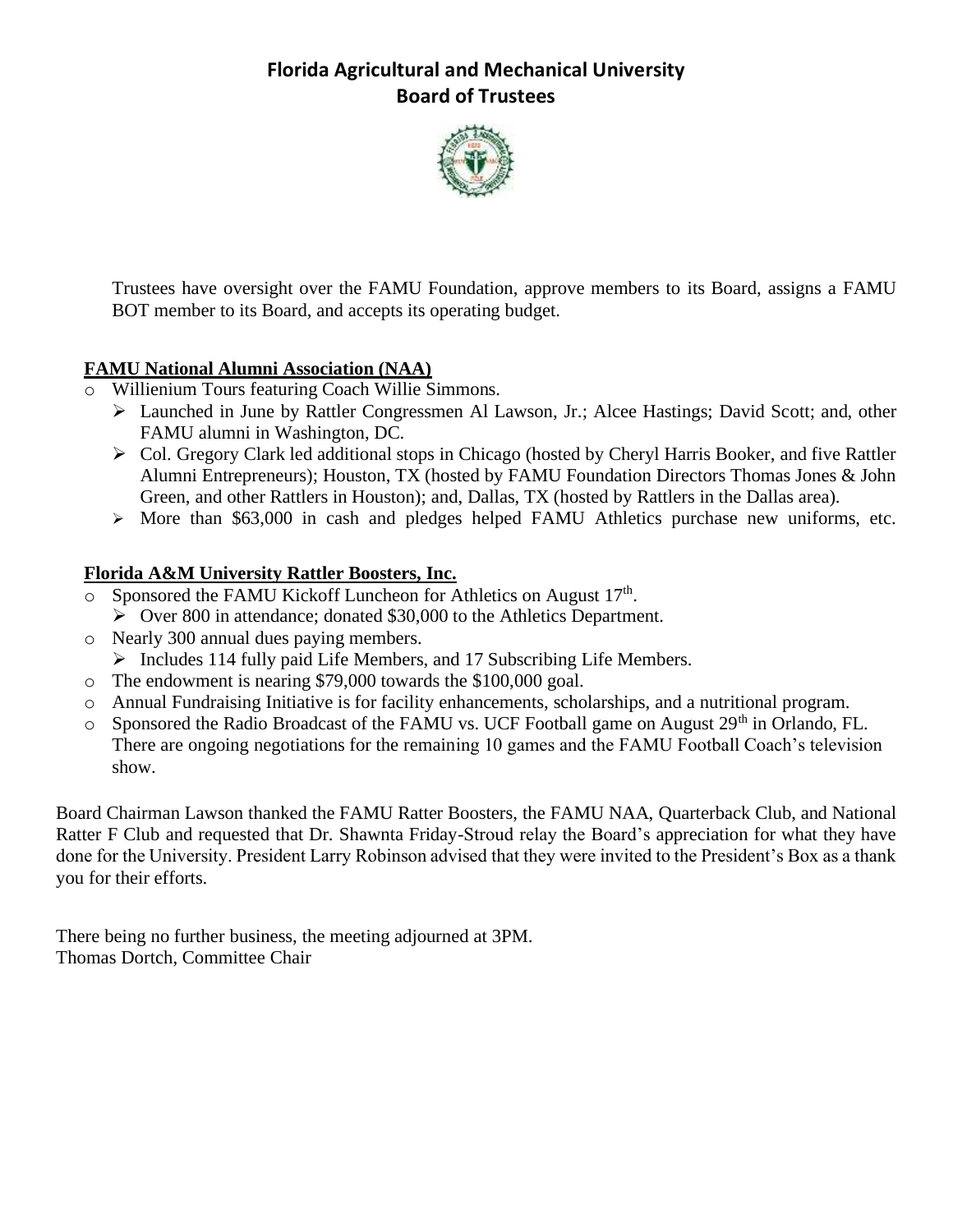

# **ACTION ITEM**

#### **Direct Support Organizations Committee Wednesday, December 4, 2019 Agenda Item: IV.**

| <b>Item Origination and Authorization</b> |                          |                                                        |
|-------------------------------------------|--------------------------|--------------------------------------------------------|
| Policy<br>Resolution                      | Award of Bid<br>Contract | Budget Amendment____ Change Order___<br>Other<br>Grant |
|                                           |                          |                                                        |

| <b>Action of Board</b> |                        |             |           |           |
|------------------------|------------------------|-------------|-----------|-----------|
| Approved               | Approved w/ Conditions | Disapproved | Continued | Withdrawn |

| Subject:               | <b>Approval of Donation-Based Naming</b><br>A. New Amphitheater                                                                                                                                                                                                                                                                                                                                                       |
|------------------------|-----------------------------------------------------------------------------------------------------------------------------------------------------------------------------------------------------------------------------------------------------------------------------------------------------------------------------------------------------------------------------------------------------------------------|
| <b>Summary:</b>        | The new Amphitheater will be named upon receipt of a family donation. A family is<br>making a \$500,000 donation to complete the new Amphitheater (approximately one-<br>fourth of \$2.1M cost to construct the facility).                                                                                                                                                                                            |
| <b>Rationale:</b>      | This Donation-Based Naming request is submitted for approval in accordance with<br>FAMU Board of Trustees Policy No. 2008-05, Naming Opportunities:                                                                                                                                                                                                                                                                   |
|                        | The naming of any Facility or Program requires the recommendation of the<br>President of the University and the approval of the Board of Trustees as a<br>noticed, non-consent agenda item at a meeting of the Board of Trustees. The<br>President shall appoint an Advisory Committee on Honorary Naming<br>Facilities and Programs which will review and make recommendations to<br>the President for consideration |
|                        | The Advisory Committee met and has made a recommendation to President Larry<br>Robinson to name the new Amphitheater upon receipt of the gift.                                                                                                                                                                                                                                                                        |
| Attachment:            | N/A                                                                                                                                                                                                                                                                                                                                                                                                                   |
| <b>Recommendation:</b> | Approve the Donation-Based Naming.                                                                                                                                                                                                                                                                                                                                                                                    |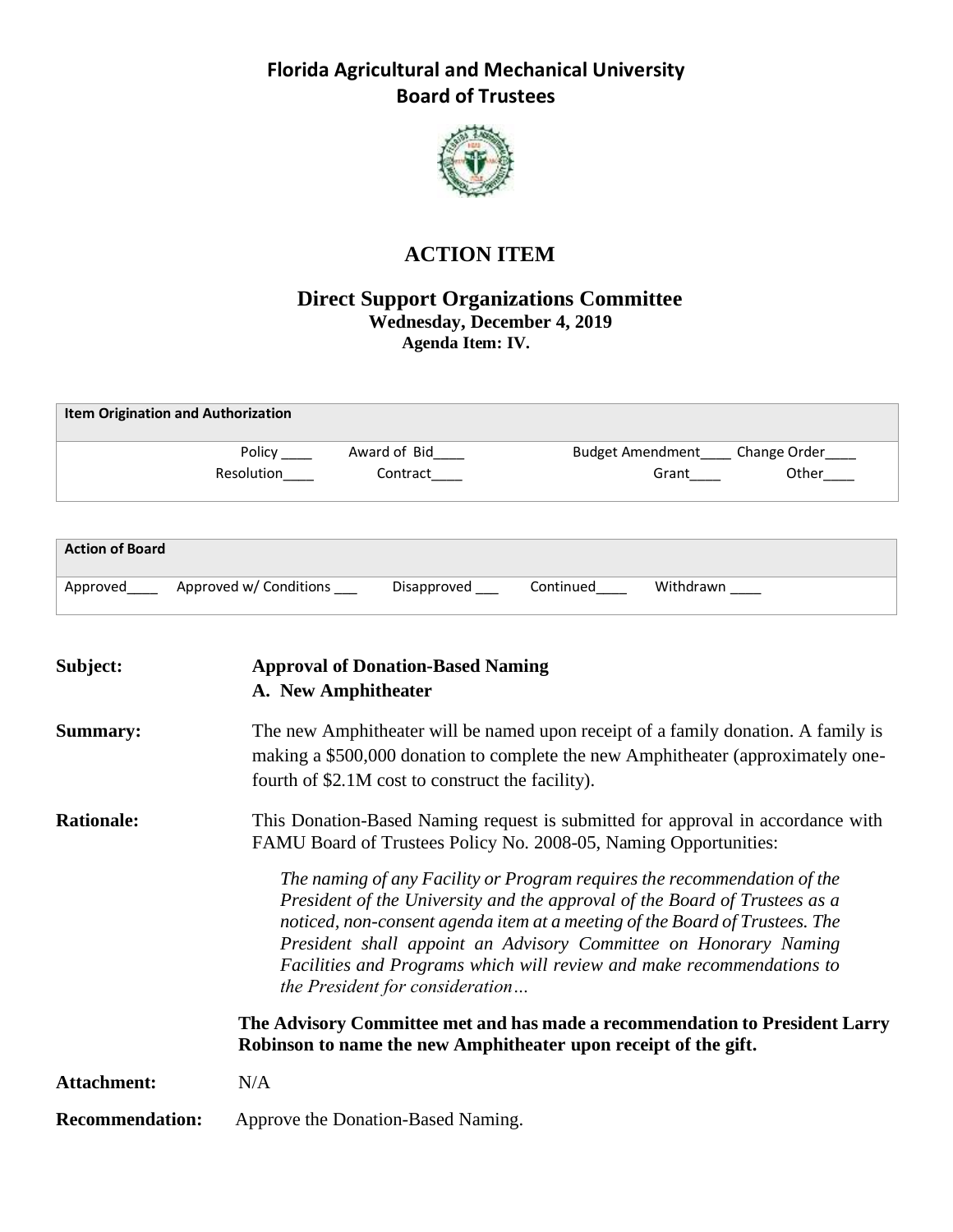

# **ACTION ITEM**

#### **Direct Support Organizations Committee Wednesday, December 4, 2019 Agenda Item: V.**

| <b>Item Origination and Authorization</b> |                                         |
|-------------------------------------------|-----------------------------------------|
| Policy ______ Award of Bid_____           | Budget Amendment<br><u>Change Order</u> |
| Contract<br>Resolution                    | Other<br>Grant                          |
|                                           |                                         |

| <b>Action of Board</b> |                        |             |           |           |
|------------------------|------------------------|-------------|-----------|-----------|
| Approved_              | Approved w/ Conditions | Disapproved | Continued | Withdrawn |

#### **Subject: Acceptance of Revised FY 2019-2020 Budget A. FAMU Foundation, Inc.**

#### **Rationale:** The DSO Budgets are submitted for acceptance in accordance with FAMU Board of Trustees Policy Number 2018-01.

The DSO shall submit an annual operating budget, which has been approved by the DSO's governing board and by the President and submitted to the Board for approval. The budget shall be submitted no later than sixty (60) days after the first day of the fiscal year for which the budget pertains.

During its November 23, 2019, Board Meeting, the Foundation Board reviewed and approved its revised budget.

The Foundation Board approved an increase in its Budget, which includes withdrawing the remainder of available earnings, to provide additional funding in the areas of University support, donor outreach, and development support.

Attachment: Revised Operating Budget.

**Recommendation:** Acceptance of the Revised FAMU Foundation Operating Budget.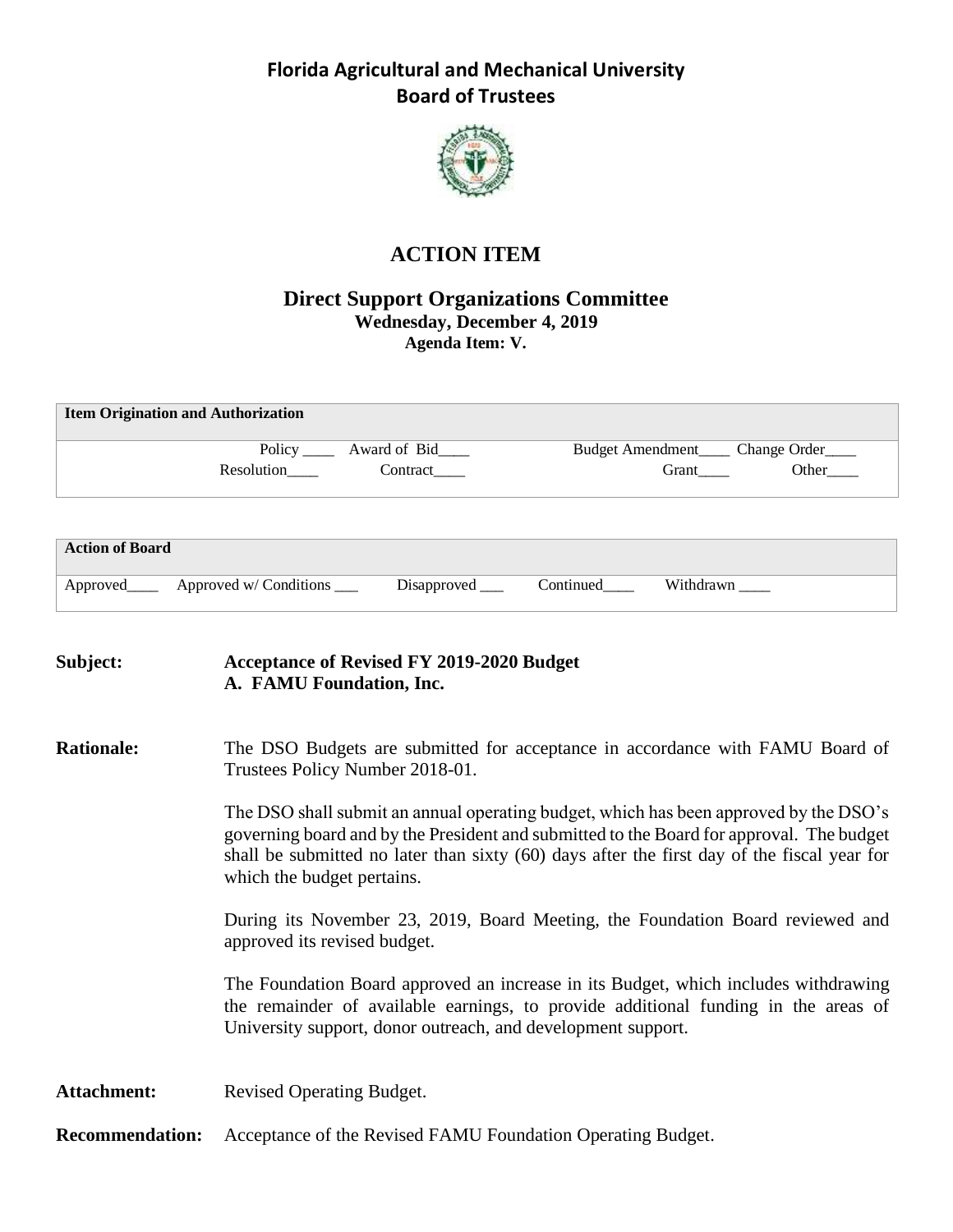#### **FAMU FOUNDATION, INC. PROPOSED OPERATING BUDGET REVISIONS**

|                                                                                         | <b>APPROVED</b><br><b>BUDGET*</b> | <b>PROPOSED</b><br><b>REVISIONS</b> | <b>PROPOSED</b><br><b>REVISED</b><br><b>BUDGET**</b> |
|-----------------------------------------------------------------------------------------|-----------------------------------|-------------------------------------|------------------------------------------------------|
| REVENUE AND SUPPORT                                                                     |                                   |                                     |                                                      |
| <b>Operating Revenue</b>                                                                | \$2,469,619                       | \$433,319                           | \$2,902,938                                          |
| Endowment Administrative Fees and Operating Fees                                        | \$2,108,619                       | \$428,319                           | \$2,536,938                                          |
| Incoming Gifts Fees [7%, 5% or 3%]<br>Administrative Fees on Miscellaneous Revenue (7%) | \$300,000<br>\$55,000             | \$5,000                             | \$300,000                                            |
| Administrative Fees on Disbursements [\$2.50]                                           | \$6,000                           |                                     | \$60,000<br>\$6,000                                  |
| License Tags Revenue                                                                    | \$450,000                         |                                     | \$450,000                                            |
| Rents and Fees 625 East Tennessee Street                                                | \$60,000                          |                                     | \$60,000                                             |
| Contingency Revenue                                                                     | \$40,000                          | \$60,000                            | \$100,000                                            |
| <b>TOTAL REVENUE AND SUPPORT</b>                                                        | \$3,019,619                       | \$493,319                           | \$3,512,938                                          |
| <b>EXPENDITURES</b>                                                                     |                                   |                                     |                                                      |
| <b>Foundation Operations</b>                                                            |                                   |                                     |                                                      |
| <b>Staff Salaries and Benefits</b>                                                      | \$725,000                         |                                     | \$725,000                                            |
| Contractual Services                                                                    | \$25,000                          |                                     | \$25,000                                             |
| General Counsel and Legal Services                                                      | \$60,000                          |                                     | \$60,000                                             |
| Auditing and Accounting Services                                                        | \$75,000                          |                                     | \$75,000                                             |
| <b>Foundation Board Support</b>                                                         | \$90,000                          |                                     | \$90,000                                             |
| Travel, Registration, Training and Seminars                                             | \$50,000                          |                                     | \$50,000                                             |
| Memberships and Subscriptions                                                           | \$5,000                           |                                     | \$5,000                                              |
| Insurance                                                                               | \$30,000                          |                                     | \$30,000                                             |
| <b>Janitorial Services</b>                                                              | \$30,000                          |                                     | \$30,000                                             |
| <b>Office Security Monitoring</b>                                                       | \$12,000                          |                                     | \$12,000                                             |
| <b>Office Utilities</b>                                                                 | \$50,000                          |                                     | \$50,000                                             |
| Pest Control                                                                            | \$4,000                           |                                     | \$4,000                                              |
| Grounds Maintenance                                                                     | \$14,000                          |                                     | \$14,000                                             |
| Software Maintenance                                                                    | \$70,000                          | \$90,000                            | \$160,000                                            |
| Telephone                                                                               | \$2,500                           |                                     | \$2,500                                              |
| Office Equipment/Furniture                                                              | \$20,000                          | \$3,319                             | \$23,319                                             |
| Materials, Printing & Postage                                                           | \$20,000                          |                                     | \$20,000                                             |
| 625 E TN Street Renovations                                                             | \$100,000                         |                                     | \$100,000                                            |
| <b>Bank Fees</b>                                                                        | \$5,000                           |                                     | \$5,000                                              |
| Donor Outreach Support and Other                                                        | \$30,000                          | \$45,000                            | \$75,000                                             |
| <b>Operating Contingency</b>                                                            | \$12.171                          |                                     | \$12,171                                             |
| <b>Transportation Maintenance</b>                                                       | \$2,500                           |                                     | \$2,500                                              |
| <b>Total Foundation Operations</b>                                                      | \$1,432,171                       | \$138,319                           | \$1,570,490                                          |
| <b>Office of University Advancement</b>                                                 |                                   |                                     |                                                      |
| <b>Advancement Operations/Development Support</b>                                       | \$80,000                          | \$55,000                            | \$135,000                                            |
| Fundraising Activities [75% License Tags Revenue]                                       | \$337,500                         |                                     | \$337,500                                            |
| <b>Total Office of University Advancement</b>                                           | \$417,500                         | \$55,000                            | \$472,500                                            |
| <b>University Support</b>                                                               |                                   |                                     |                                                      |
| <b>University President Compensation</b>                                                | \$388,562                         |                                     | \$388,562                                            |
| Office of the President                                                                 | \$100,000                         |                                     | \$100,000                                            |
| <b>University Auxiliary Support</b>                                                     | \$298,485                         |                                     | \$298,485                                            |
| <b>Board of Trustees Assessment</b>                                                     | \$36,000                          |                                     | \$36,000                                             |
| <b>Board of Governors Assessment</b>                                                    | \$14,000                          |                                     | \$14,000                                             |
| Lobbying Expenses                                                                       | \$70,000                          |                                     | \$70,000                                             |
| License Tags Scholarships [25% License Tags Revenue]                                    | \$112,500                         |                                     | \$112,500                                            |
| <b>Athletics Salary Support</b>                                                         | \$134,000                         |                                     | \$134,000                                            |
| Athletics Scholarships Support                                                          | \$0                               | \$300,000                           | \$300,000                                            |
| <b>University Executive Support</b>                                                     | \$16,401                          |                                     | \$16,401                                             |
| <b>Total University Support</b>                                                         | \$1,169,948                       | \$300,000                           | \$1,469,948                                          |
| <b>TOTAL EXPENDITURES</b>                                                               | \$3,019,619                       | \$493,319                           | \$3,512,938                                          |
| <b>REVENUE LESS EXPENDITURES</b>                                                        | \$0                               | \$0                                 | \$0                                                  |

\* Fiscal Year 2019-2020 Operating Budget of \$3,019,619 was approved by FAMU Foundation Board of Directors on 05/17/19 and FAMU Board of Trustees on 06/06/19. \*\* Proposed Revised Fiscal Year 2019-2020 Operating Budget was approved by the FAMU Foundation Board of Directors on 11/22/2019.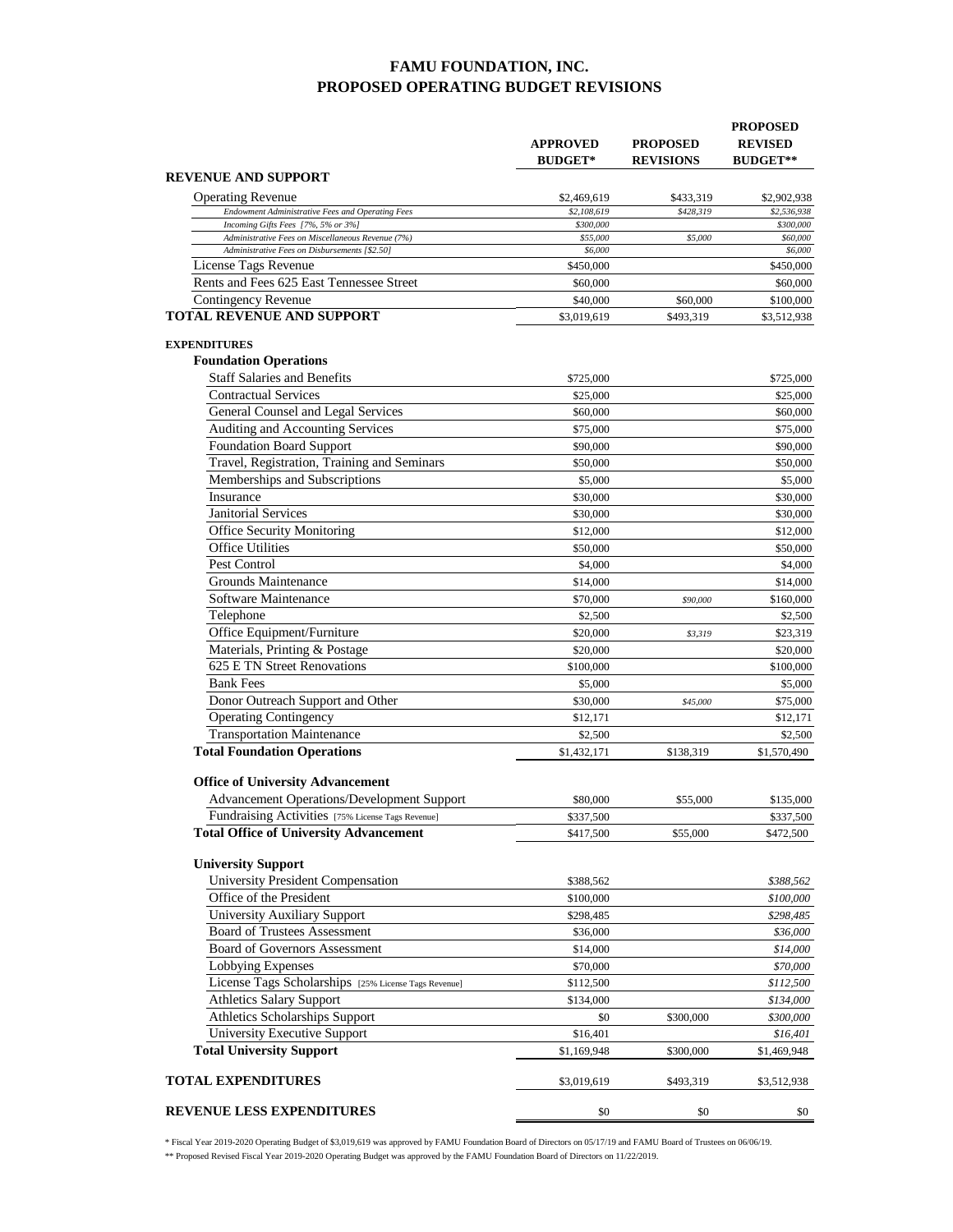

# **ACTION ITEM**

#### **Direct Support Organizations Committee Wednesday, December 4, 2019 Agenda Item: VI.**

| <b>Item Origination and Authorization</b> |            |              |                                       |       |
|-------------------------------------------|------------|--------------|---------------------------------------|-------|
|                                           | Policy     | Award of Bid | Budget Amendment____ Change Order____ |       |
|                                           | Resolution | Contract     | Grant                                 | Other |
|                                           |            |              |                                       |       |
| <b>Action of Board</b>                    |            |              |                                       |       |

| Approved Approved w/ Conditions | Disapproved | Continued |  |
|---------------------------------|-------------|-----------|--|
|                                 |             |           |  |

| Subject:               | Approval of DSO Board Members: FAMU Foundation, Inc.<br>A. Approval of Foundation Board Directors<br><b>B.</b> Approval of Faculty Senate Representative                                                                                                                                                                                                                                                                                        |
|------------------------|-------------------------------------------------------------------------------------------------------------------------------------------------------------------------------------------------------------------------------------------------------------------------------------------------------------------------------------------------------------------------------------------------------------------------------------------------|
| <b>Rationale:</b>      | This action item is submitted for approval in accordance with FAMU Board of<br>Trustees Policy Number 2018-01, IV., 4), d) Provide that the Board shall approve all<br>appointments, including elected board members to any DSO board.                                                                                                                                                                                                          |
|                        | At the November 23, 2019, FAMU Foundation General Board Meeting, the FAMU<br>Foundation Board elected three Directors, and the new Faculty Senate Representative<br>was approved by the President of the Faculty Senate.<br>A. 1. Director Kenneth Neighbors (term expiration of Dec. 31, 2019; re-elected)<br>2. Director G. Scott Uzzell (term expiration of Dec. 31, 2019; re-elected)<br>3. Director T.J. Rose (newly elected to the Board) |
|                        | B. Director Kenya Washington-Johnson (appointed by the President of the Faculty<br>Senate)                                                                                                                                                                                                                                                                                                                                                      |
| <b>Attachment:</b>     | Profiles.                                                                                                                                                                                                                                                                                                                                                                                                                                       |
| <b>Recommendation:</b> | Approval of Foundation Board Members.                                                                                                                                                                                                                                                                                                                                                                                                           |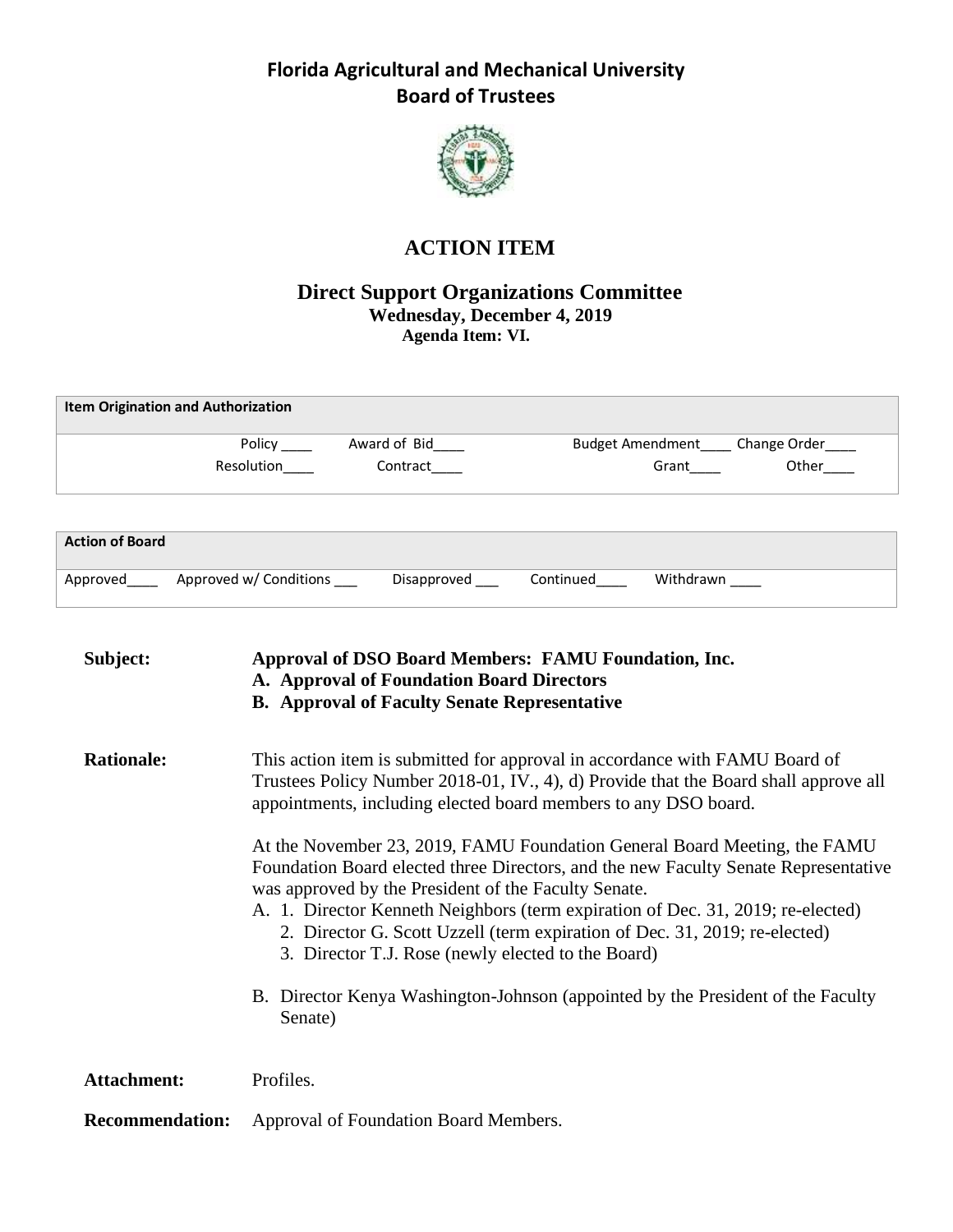

# **Mr. Kenneth M. Neighbors, Esq. McGuireWoods, LLP – Partner | FAMU Foundation Board Member**

| <b>Education:</b>                      |                                              |                                  |              |
|----------------------------------------|----------------------------------------------|----------------------------------|--------------|
| Institution:                           | Degree:                                      |                                  | Degree Year: |
| Emory University School of Law         | Juris Doctorate                              |                                  | 1992-1995    |
| Florida A&M University                 | B.A., Busin. Admin., Finance/Banking,        |                                  | 1984-1988    |
|                                        | Accounting, Economics, Statistics, Marketing |                                  |              |
|                                        |                                              |                                  |              |
| <b>Career History:</b>                 |                                              |                                  |              |
| Employer:                              |                                              | Title:                           |              |
| McGuireWoods, LLP                      | $2019 -$ Present                             | Partner                          |              |
| Greenberg Traurig, LLP                 | $2009 - 2019$                                | Shareholder                      |              |
| Development Authority of DeKalb County | $2013 - 2014$                                | Special Counsel to DeKalb County |              |
| Atlanta Development Authority          | $2006 - 2007$                                | <b>Former General Counsel</b>    |              |
| Neighbors   Lett, LLC                  | $2002 - 2006$                                | Co-Founding Member               |              |
| Holland & Knight, LLP                  | $1997 - 2001$                                | Associate                        |              |
| Renaissance Capital Corporation        | $1995 - 1996$                                | <b>Vice President</b>            |              |
| <b>Prudential Investment</b>           | $1988 - 1991$                                | Associate                        |              |
| Corporation/Prudential Capital         |                                              |                                  |              |
|                                        |                                              |                                  |              |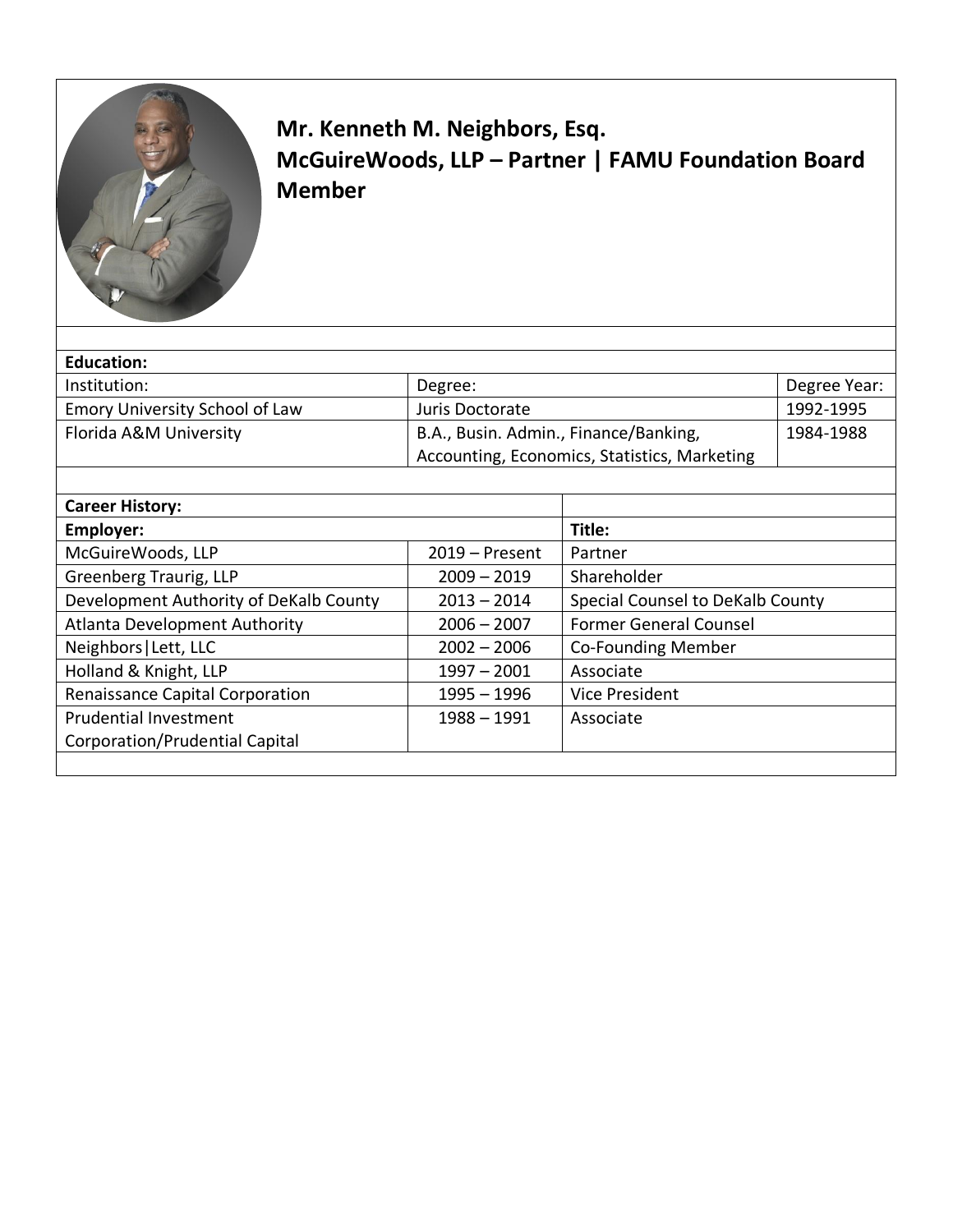#### **Notes:**

Mr. Kenneth M. Neighbors, Esq. is currently a Partner Attorney within McGuireWoods LLP. Mr. Neighbors' practice is primarily in the area of public finance, providing legal advice in support of public-private partnerships, governmental financing, and economic development initiatives ranging from transportation and integrated transit projects, tax allocation (TIF) district formation and financing, and other tax-exempt bond financings.

Mr. Neighbors has significant experience with mixed-use, commercial, retail, and multi-family real estate financings, including transit-oriented developments. Ken's work also focuses on the implementation of federal, state, and city-supported economic development programs and initiatives, including community land trusts and other affordable housing programmatic development. Ken also provides business and legal advice in connection with the acquisition, sale, and management of real estate holdings, and provides general representation in connection with corporate matters and corporate and venture capital financing transactions.

Before his practice as a lawyer, Mr. Neighbors served as a merchant and investment banker, and as a senior officer of an investment firm focusing on the Emerging Domestic Marketplace (EDM). Also, Mr. Neighbors served as Special Assistant Attorney General as part of the legal team assigned to the Georgia World Congress Center Authority in connection with the structuring, negotiation, and implementation of the replacement to the Georgia Dome (now the Mercedes-Benz Stadium) and the planned convention center hotel project.

Additionally, Mr. Neighbors served as a special counsel to the City of Atlanta in connection with the structuring, negotiating and implementing of a public-private partnership between two private developers and a not for profit affiliate of the city to acquire and develop a significant component of the 22-mile loop of parks, pedestrian/bike trails and future transit connecting more than 40 neighborhoods in both upscale and neglected parts of the city commonly known as the ''Atlanta BeltLine" project.

Among Mr. Neighbors' many accomplishments, he was listed in the *Super Lawyers* magazine, *Georgia Super Lawyers,* between 2013 and 2018, named as the Client Service ALL-Star in the *BTI Client Service All-Stars Report* in 2015, listed in the *Georgia Trend* magazine, "Legal Elite," in 2008 through 2010, 2012 through 2014 and 2016 through 2017, and was profiled in the *Who's Who in Black Atlanta,* 13th Edition in 2011.

Mr. Neighbors is also a member of the National Association of Bond Lawyers and is currently licensed as a Chartered Financial Analyst from the Institute of Chartered Financial Analysts/CFA Institute.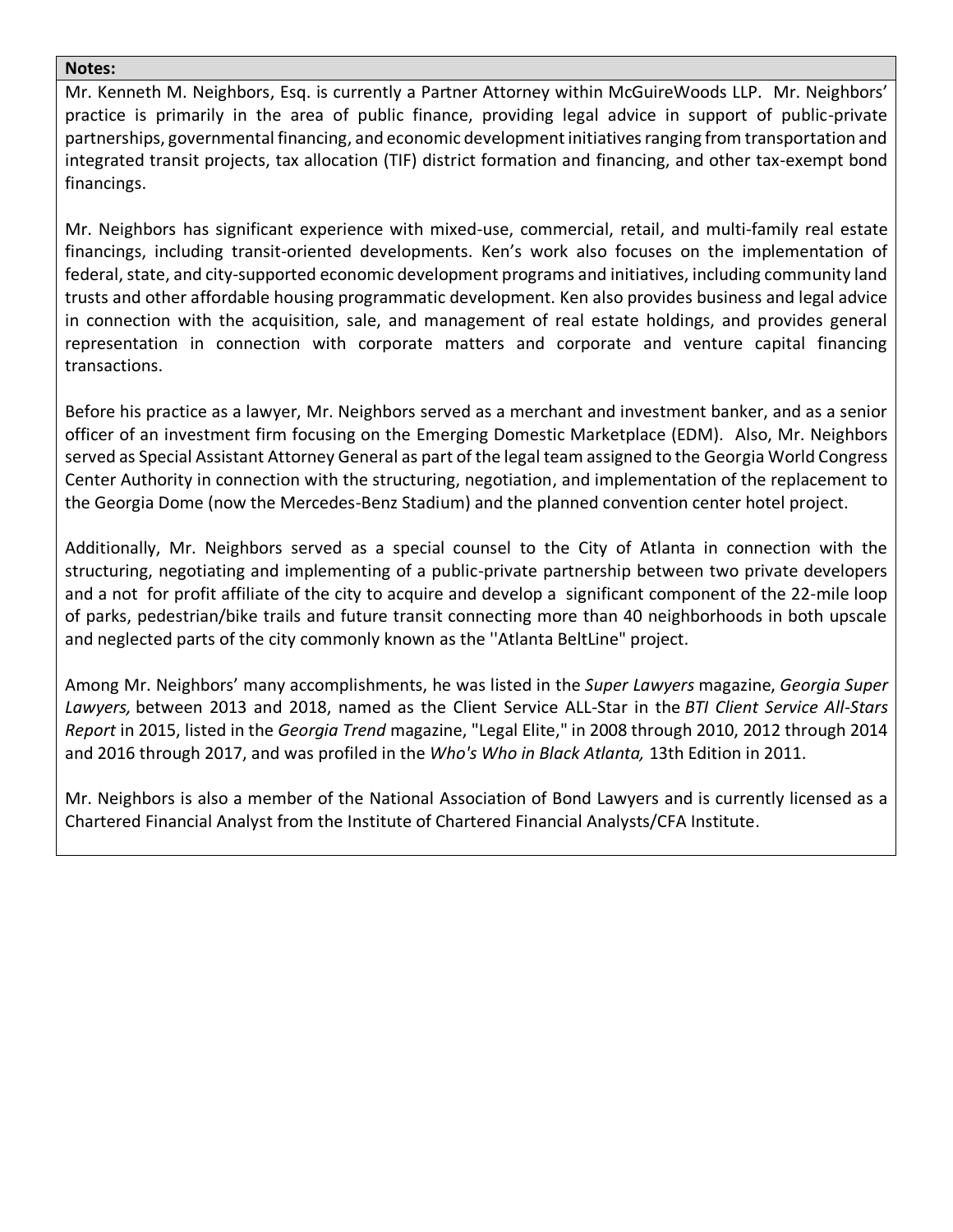

# **Mr. G. Scott Uzzell Converse, Inc. – CEO | FAMU Foundation Board Member**

| <b>Education:</b>                       |                                   |                                        |              |
|-----------------------------------------|-----------------------------------|----------------------------------------|--------------|
| Institution:                            | Degree:                           |                                        | Degree Year: |
| University of Chicago – Booth School of | MBA, Economics/Strategy/Marketing |                                        | N/A          |
| <b>Business</b>                         |                                   |                                        |              |
| Florida A&M University                  | B.S., Business Administration     |                                        | 1984-1988    |
|                                         |                                   |                                        |              |
| <b>Career History:</b>                  |                                   |                                        |              |
| Employer:                               | Title:                            |                                        |              |
| Converse, Inc.                          | $2019 -$ Present                  | <b>President and CEO</b>               |              |
| The Coca-Cola Company                   | $2014 - 2019$                     | President, Venturing and Emerging      |              |
|                                         |                                   | <b>Brands Unit</b>                     |              |
| ZICO Beverages, LLC                     | $2013 - 2014$                     | President                              |              |
| ZICO Beverages, LLC                     | $2012 - 2013$                     | <b>EVP Chief Commercial Officer</b>    |              |
| Coa-Cola North America                  | $2009 - 2012$                     | Vice President/General Manager,        |              |
|                                         |                                   | Venturing and Emerging Brands          |              |
| The Coca-Cola Company                   | $2007 - 2009$                     | Vice President of Marketing & Strategy |              |
| The Coca-Cola Company                   | $2003 - 2006$                     | <b>General Management</b>              |              |
| Nabisco                                 | $1995 - 1998$                     | Various Leadership Roles               |              |
| Procter & Gamble                        | 1989 - 1994                       | Various Leadership Roles               |              |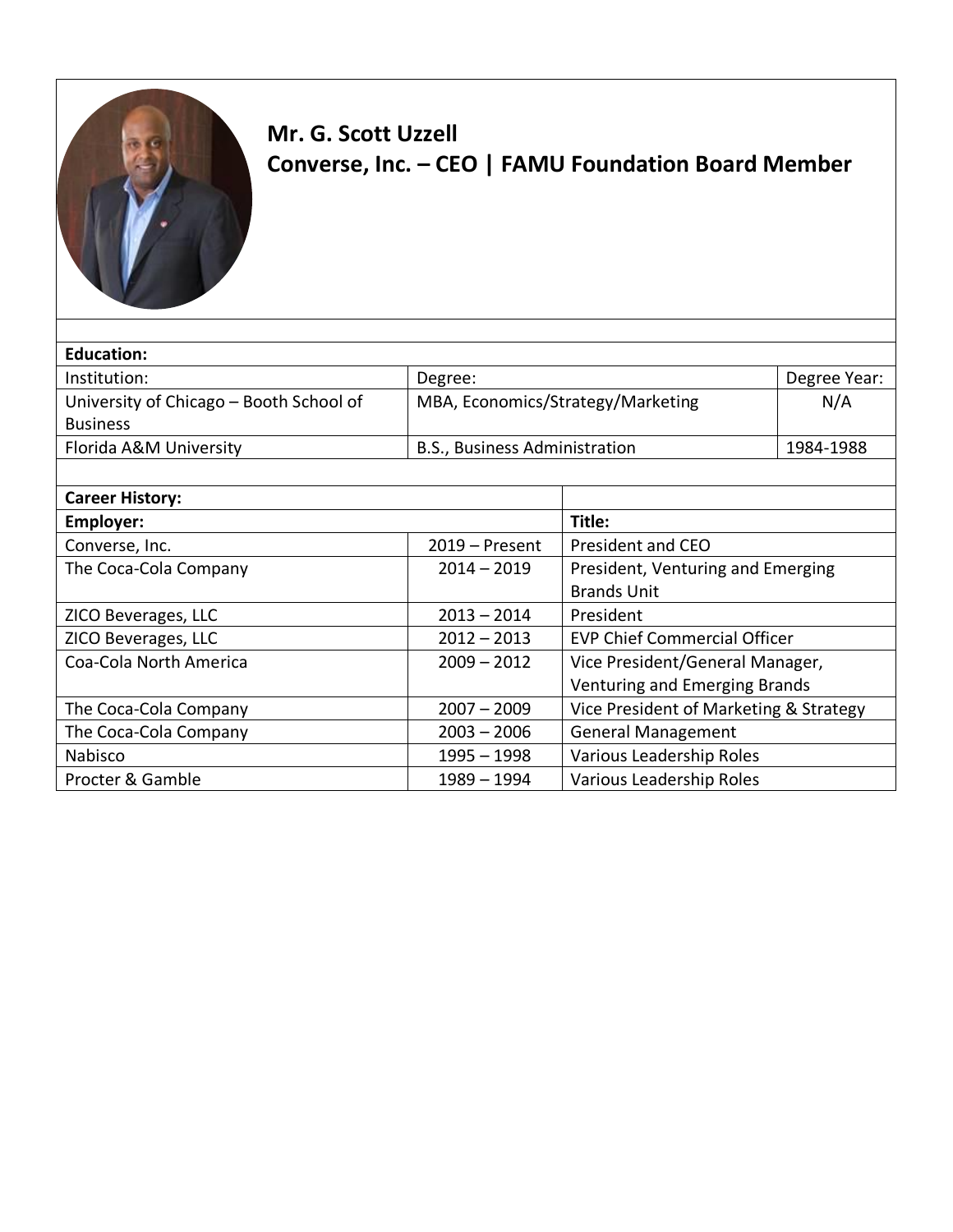#### **Notes:**

Mr. G. Scott Uzzell currently serves as the CEO of Converse, Inc., which is based in Boston, Massachusetts, a wholly-owned subsidiary of NIKE, Inc. and established in 1908. Previously, Mr. Uzzell served as the head of Coca-Cola's VEB Group, in which he led the identification and development of a portfolio of high-growth brands for The Coca-Cola Company, including Honest Tea, ZICO Coconut Water, Fairlife Milk, and Suja Juice, contributing to new revenue streams for the company.

Mr. Uzzell began his career within sales and marketing for companies such as Procter & Gamble, Coca-Cola, and Nabisco, before returning to Coca-Cola in 2000 in the Strategy & Planning division. Since then, he has held several leadership positions within McDonald's (U.S. Division), Global New Business Development, Global Marketing, ZICO, and VEB.

Also, Mr. Uzzell serves on the boards of State Bank and Trust Company, Fairlife, LLC, and Suja Juice Company. Mr. Uzzell is also a member of the Florida A&M University Foundation Board as well as a member of the Executive Leadership Council (ELC).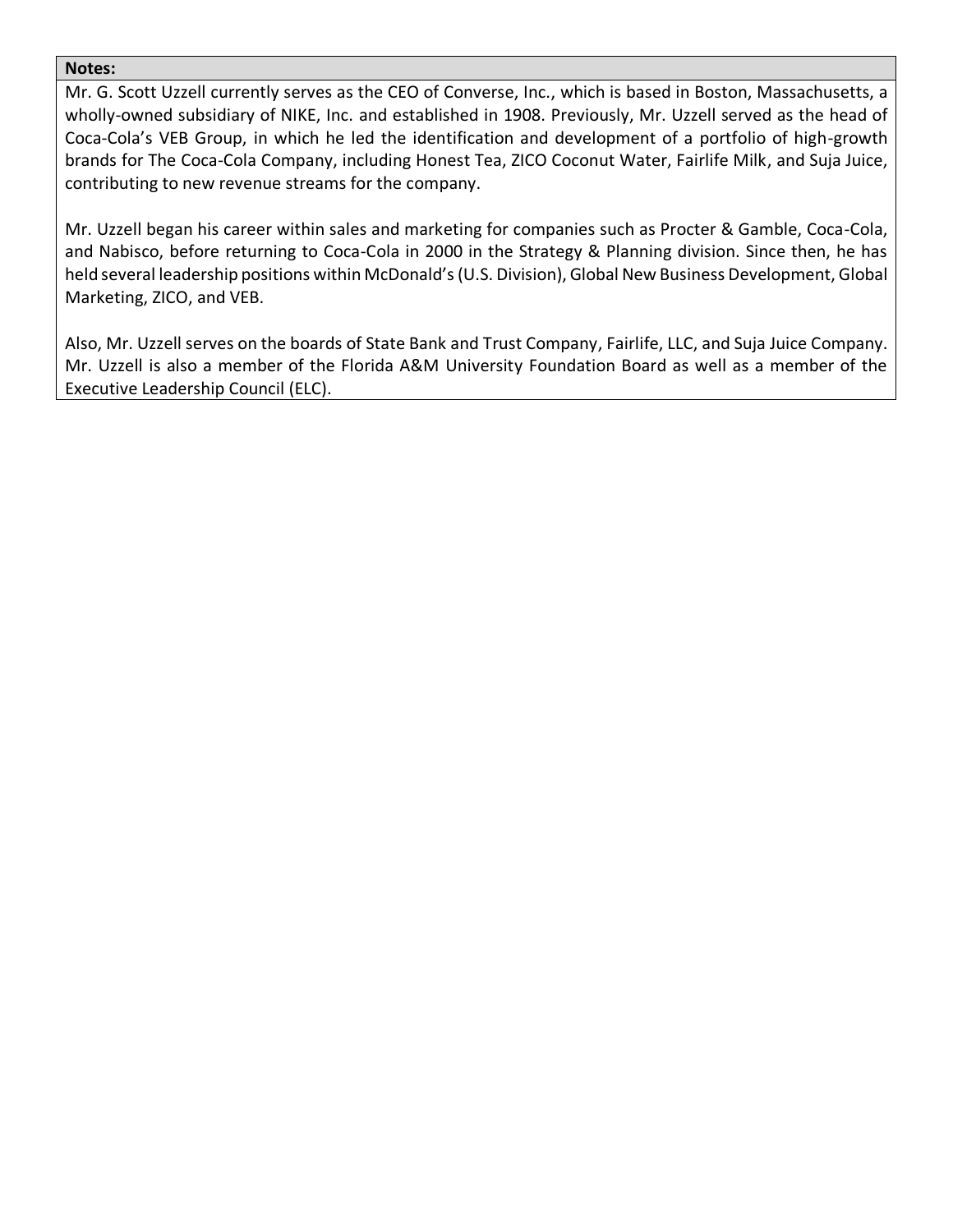

# **Mr. Theorphilus James Rose, Jr. (T.J. Rose) Principal, ABRY Partners**

| <b>Education:</b>              |                         |              |
|--------------------------------|-------------------------|--------------|
| Institution:                   | Degree:                 | Degree Year: |
| <b>Harvard Business School</b> | M.B.A.                  | 2002-2004    |
| Florida A&M University         | B.S., Civil Engineering | 1996-2000    |
|                                |                         |              |
| <b>Career History:</b>         |                         |              |

| <b>Career History:</b>      |                  |                           |
|-----------------------------|------------------|---------------------------|
| Employer:                   |                  | Title:                    |
| <b>ABRY Partners</b>        | $2011 -$ Present | Principal                 |
| <b>Audax Private Equity</b> | $2007 - 2011$    | Vice President            |
| McKinsey & Co.              | $2004 - 2007$    | <b>Engagement Manager</b> |
| Goldman Sachs               | $2003 - 2003$    | Summer Associate          |
| McKinsey & Co.              | $2000 - 2002$    | <b>Business Analyst</b>   |
|                             |                  |                           |

#### **Notes:**

Mr. T.J. Rose currently serves as a Principal at Abry Partners, where he has supervised, financed, and sold numerous companies in Abry's targeted sectors. Mr. Rose's areas of focus include healthcare IT, business services, and information services.

In addition to acquiring over fifteen years of experience in private equity, Mr. Rose holds a board member role with the Dermatology Associates of Tyler, Sentry Data Systems, the Aegis Sciences Corporation, Source Medical Solutions, HealthSCOPE Benefits, and the North American Dental Group. Mr. Rose is also a community board member for the following entities: Beth Israel Deaconess Medical Center's Board of Trustees, the United Way of Massachusetts, and the Chestnut Hill School.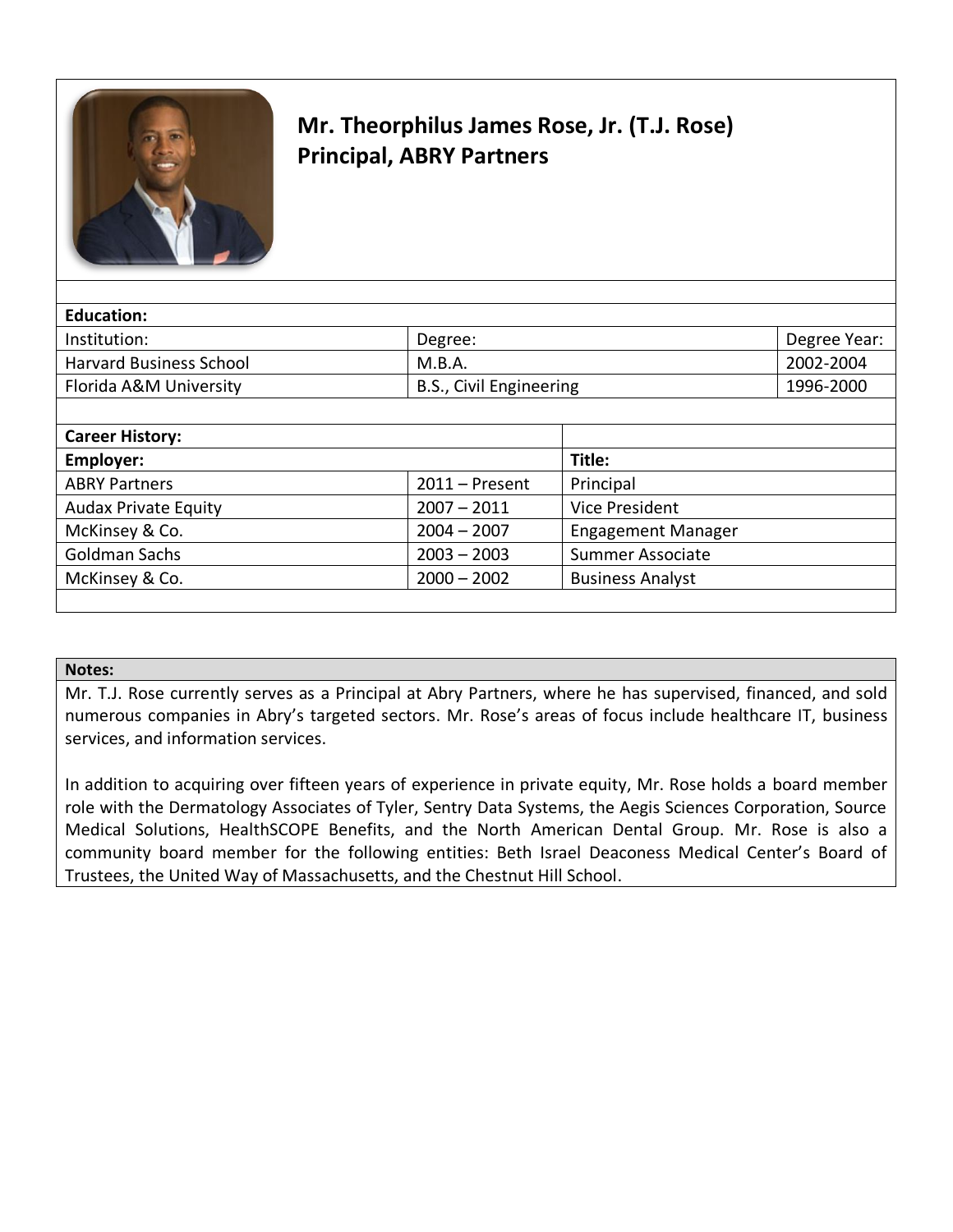#### **Kenya N. Washington-Johnson Assistant Professor**

**Kenya Washington-Johnson** is an Assistant Professor of Criminal Justice in the Department of Sociology & Criminal Justice in the College of Social Sciences, Arts & Humanities. After earning a Bachelor of Science in Management from the A. B. Freeman School of Business at Tulane University, she received a Doctorate of Jurisprudence from the Columbia University School of Law. She gained experience as a director-level administrator at a private paralegal program, entrepreneur, practicing attorney, and law clerk to the Honorable James R. Spencer in the U.S. District Court for the Eastern District of Virginia prior to joining the Florida A&M University faculty. In conjunction with her teaching, Kenya Washington-Johnson is a productive scholar and researcher with published and funded work focused on the intersections of law, systems, resilience, and the power of higher education to empower individuals to be purposeful catalysts of social justice reform.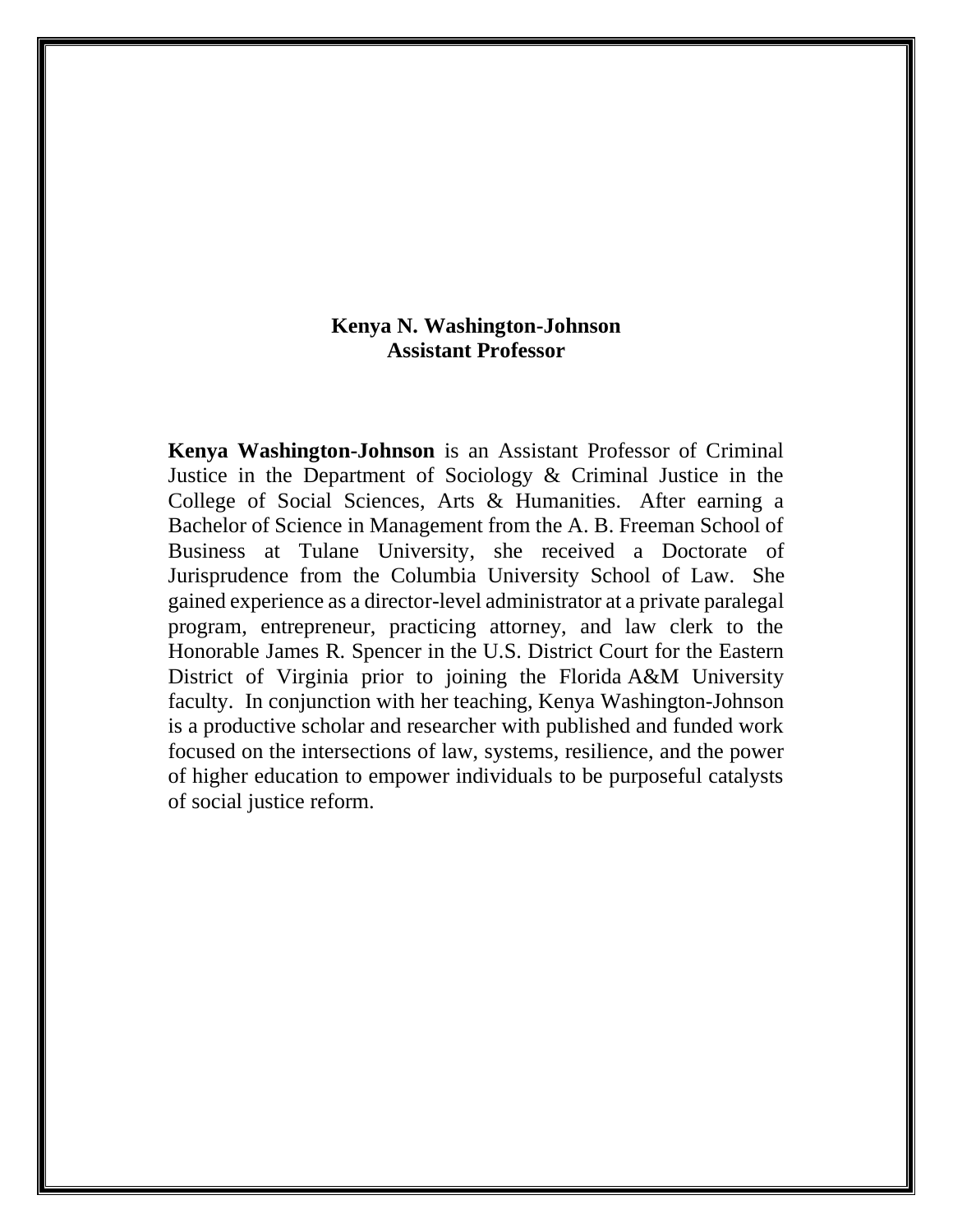

# **Mrs. Kenya Washington-Johnson Assistant Professor**

| Education:               |                            |                                    |              |
|--------------------------|----------------------------|------------------------------------|--------------|
| Institution:             | Degree:                    |                                    | Degree Year: |
| Columbia University      | JD Law                     |                                    | 2000         |
| <b>Tulane University</b> | <b>Business Management</b> |                                    | 1996         |
|                          |                            |                                    |              |
| <b>Career History:</b>   |                            | Title:                             |              |
| Florida A&M University   | 2012-Present               | Associate Professor & Board Member |              |
|                          |                            |                                    |              |

| <b>FIUTIUS AQIVE UTIIVEISILY</b> | ZUIZ-PIESEIIL | ASSOCIALE PTOTESSOL & BOATU MEITIDEL |
|----------------------------------|---------------|--------------------------------------|
| Baton Rouge College              | 2010 - 2011   |                                      |
| LeClairRyan, P.C.                | $2003 - 2005$ | Associate                            |
| Hunton & Williams                | $2001 - 2003$ | Associate                            |
| USDC for Eastern District of VA  | 2000 - 2001   | Law Clerk                            |

#### **Notes:**

Kenya N. Washington-Johnson, J.D., joined the Department of Sociology & Criminal Justice as a Visiting Assistant Professor in August 2012 and began Fall 2014 as a tenure-earning Assistant Professor of Criminal Justice. She received her Doctorate of Jurisprudence from the Columbia University School of Law. Prior to joining the FAMU faculty she gained expertise as an entrepreneur, a practicing attorney, and as a law clerk to the honorable James R. Spencer, Chief Judge of the U.S. District Court for the Eastern District of Virginia. Her experience lends itself to interdisciplinary teaching, research, and service. For example, she has coauthored published scholarly works in the area of religion. She has also led funded research explorations into the "Links Between Legal Literacy and Civic Engagement" and the implementation of the Annie E. Casey Foundation Florida Juvenile Justice Talent Pipeline. She is committed to exploring the ways knowledge of the law can empower and mobilize African Americans.

#### **Areas of Specialization:**

Legal Literacy/Legal Empowerment/Legal Socialization

Active Learning

Social Justice/Civic Engagement

Constitutional Law (i.e., Criminal Procedure, Due Process, and Federalism)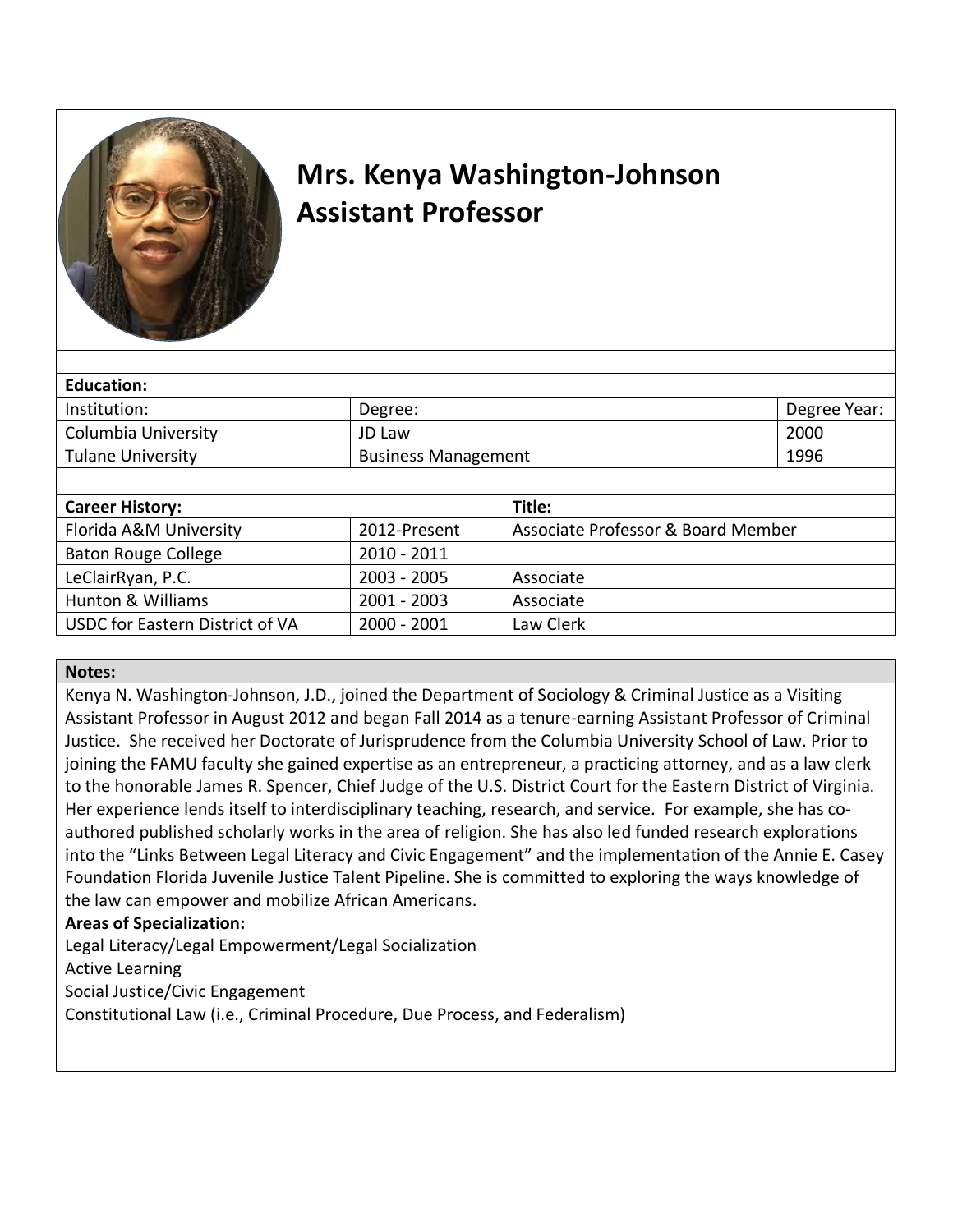

# **INFORMATIONAL ITEMS**

#### **Direct Support Organizations Committee Wednesday, December 4, 2019 Agenda Item: VII.**

#### **Subject: Update on Divisional Activities**

- **Summary:** Update on Divisional Activities:
	- A. FY 2019-20 University Advancement Updates
	- B. DSO Updates
		- 1. FAMU Foundation, Inc.
		- 2. National Alumni Association
		- 3. Florida A&M University Rattler Boosters, Inc.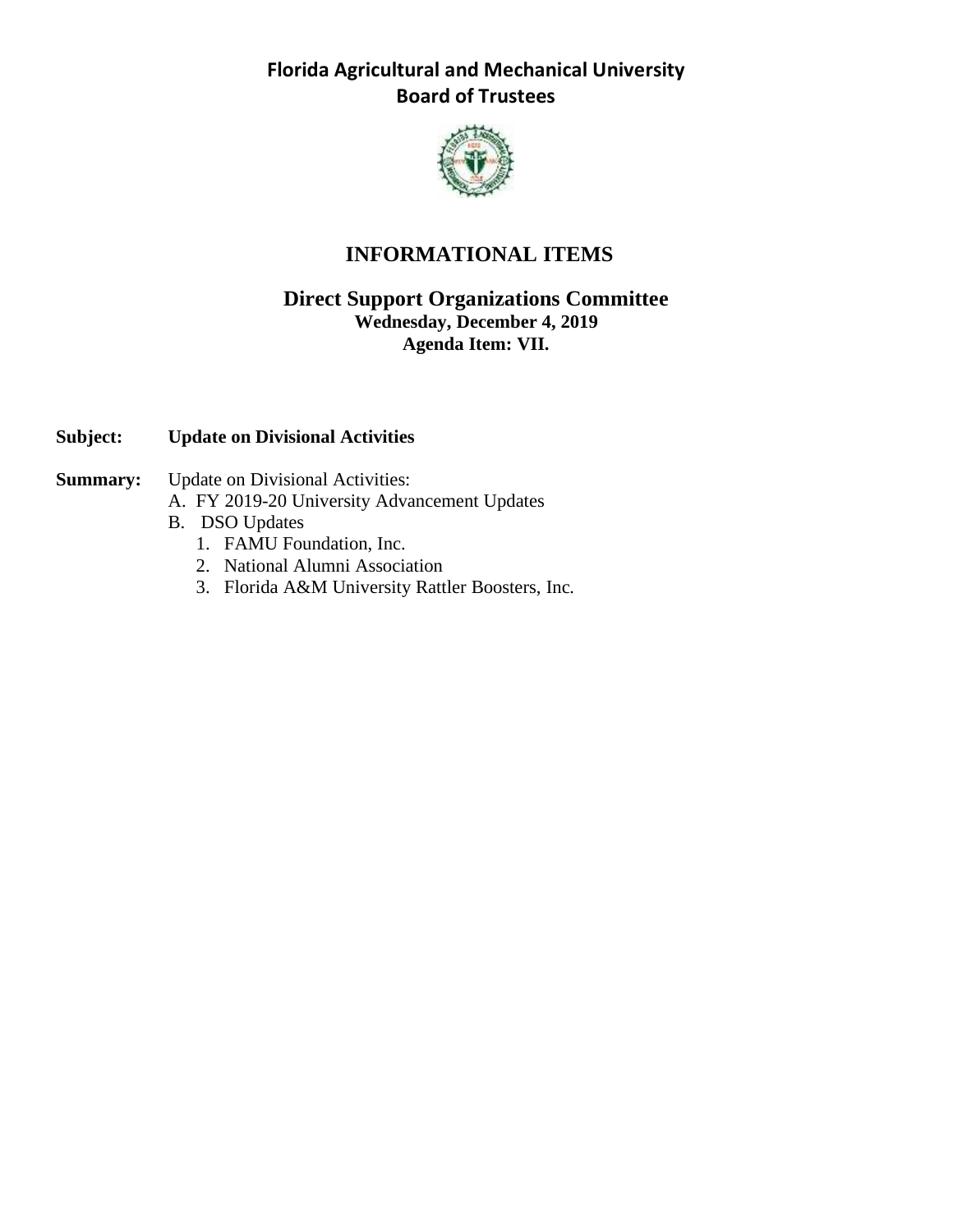

#### **Update on Divisional Activities**

#### **1. FY 2019-20 University Advancement Updates**

- Total giving as of November 12, 2019, at  $$2,320,697.63$  (19% of  $$12.2$  Million).
	- o New Cash Gifts \$2,031,355.05
	- o Planned Gifts \$141,231.00
	- o Pledges \$148,111.58
	- o Pledge Collections \$334,201.98
	- o Pledge Fulfilment Rate 20% (\$334,201.98 / \$1,645,825.84)

#### **University Advancement Update**

- Launch mailing, email and digital campaign December  $1<sup>st</sup>$
- Promote Giving Tuesday on December 3rd
- Launch the University's first ever Day of Giving, April 30 at 12 noon to May 1 at 12 noon (Graduation weekend) in conjunction with the National Alumni Association Day of Giving during their national convention in June.
- Launch campus naming initiative starting with rooms the new CASS Building and Residence Hall
- Host a Donor Recognition event twice a year (Homecoming and Spring) Inaugural Event hosted on October 3, 2019
- Planned giving focus This fiscal year seven gifts totaling \$901,954 are in the pipeline.
- Retiree focus presentation scheduled January  $9<sup>th</sup>$  to the FAMU Retirees
- A family has donated \$500,000 toward the new Amphitheater.
- Homecoming 2019 The Experience (Chaired by Carmen Cummings and Co-Chaired by Bryan Smith, Brandi Tatum-Fedrick, and Shawnta Friday-Stroud) included more than 33 events on campus for students, alumni, and friends, including the celebration of FAMU's 132 years.
- Foundation Director, G. Scott Uzzell, CEO of Converse, served as our 2019 Homecoming Convocation Speaker.
- Affinity giving has contributed \$702,567 this fiscal year, and six classes and four Sororities/Fraternities are raising money for Homecoming 2020.
- Memory Lanes Brick Campaign has raised \$20,650 to date, with the first bricks being ordered and ready by early spring.
- Assistant Vice President Carmen Cummings coordinated the away game community service activities with First Lady Sharon Robinson, Coach Willie Simmons, and the football team.
- The  $2<sup>nd</sup>$  Athletics Big Push event was held on November 9, 2019.
- FAMU Rising Fundraising Tour
	- o Orlando November 20, 2019 (Director John Crossman)
	- o Charlotte March/April 2020 (Director Lorin Crenshaw, Glenn Ford, Justin Smith)
	- $\circ$  Atlanta May 20, 2020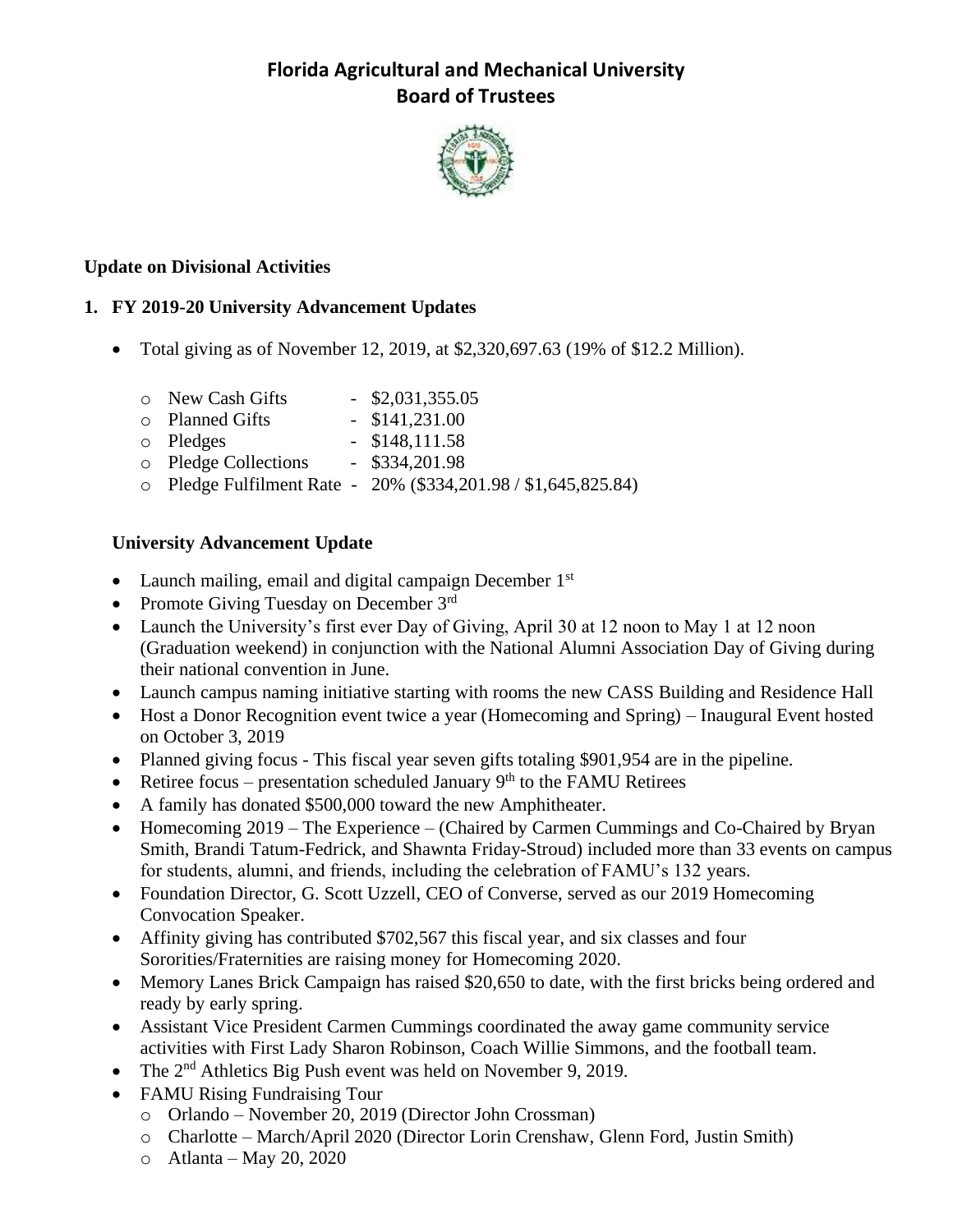

### **2. DSO Updates:**

## **A. FAMU Foundation, Inc.**

- The FAMU Foundation Fall Board Retreat and Meeting was held on November 20-23, 2019, in Orlando, Florida.
- The Investment Portfolio balance at July 31, 2019, is \$125.1M.
- The Endowment value at July 31, 2019, is \$94.8M.
- The Foundation's 2018-2019 Annual Audit was completed with no recommendations.
- The FAMU Foundation Spring Board Meeting will be held May 20-21, 2020, in Atlanta, GA.

# **B. FAMU National Alumni Association (NAA)**

- NAA hosted an Athletics Fundraiser Breakfast, on Saturday, November 23, 2019, in Orlando, FL.
- NAA National Convention will be held in Tallahassee, FL on June 4-7, 2020.
- NAA Polk County Chapter is launching a Field House Renovation Fundraiser.

# **C. Florida A&M University Rattler Boosters, Inc.**

- Automated Accounting Records and Monthly Reports.
- Completed FY 2018-19 Annual Audit Completed with no Recommendations.
- Life Membership Totals 123 with 23 Subscribing.
- Endowment over \$90,000.
- The FAMU Rattler Boosters, Inc., participated in the November 9, 2019, Athletics Big Push twohour web-a-thon.